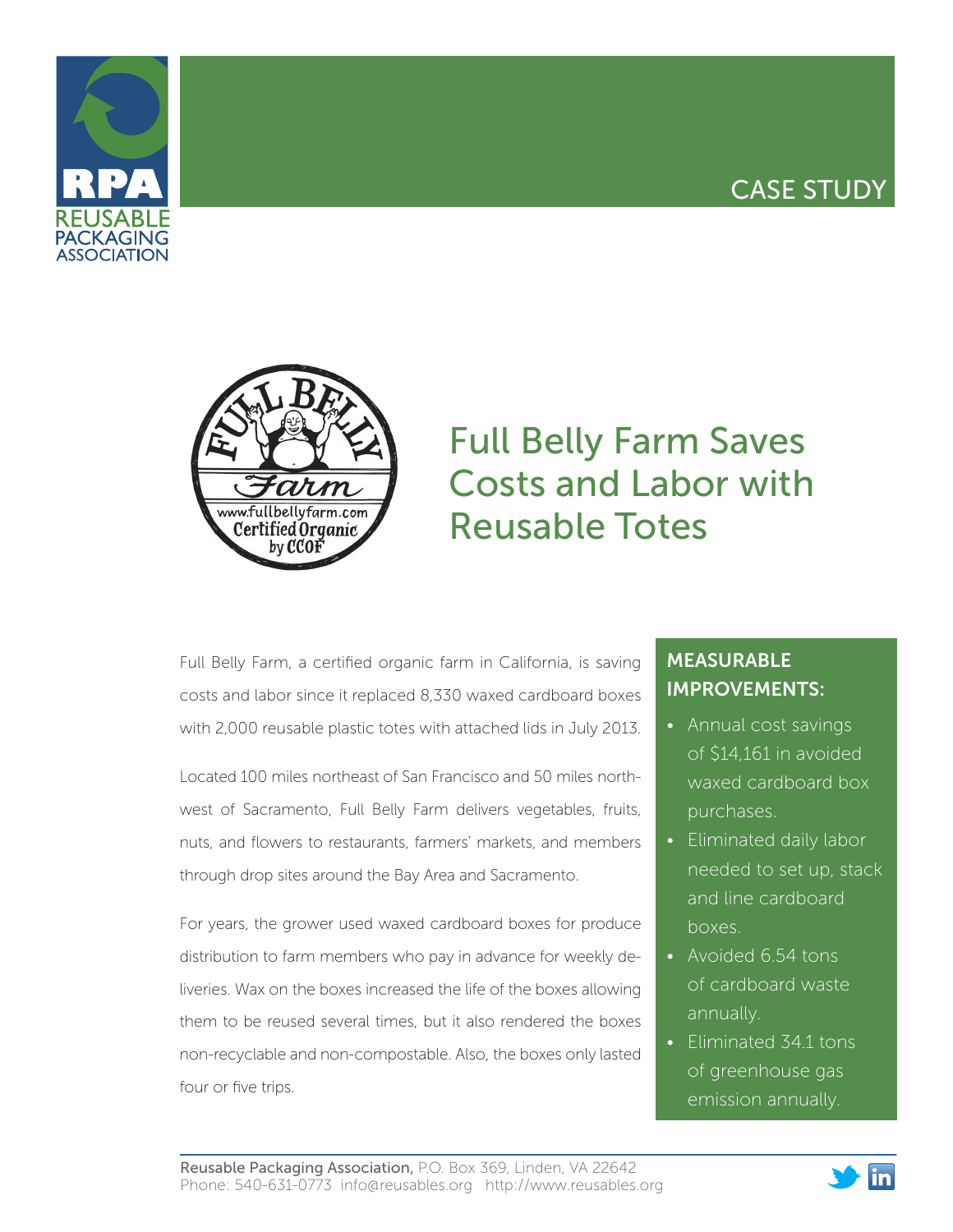

The grower went in search of durable reusable transport packaging that would last hundreds of trips. The containers needed to withstand exposure to summer sun and winter rain and temperatures between 40 and 120 Fahrenheit degrees, and protect produce during shipping distances up to 150 miles. The totes also had to be foodsafety FDA approved, meet certain size and weight specifications, stack and nest, and be easy for customers and employees to handle.

"These savings will continue every year, as long as the boxes last, and we expect that will be 10 or 15 years at least," said Judith Redmond, co-owner of Full Belly Farm. "Also, the price of cardboard boxes continues to go up. So our totes will become more and more valuable over time. Our total dollar savings will be at least ten times the number that we save in one year. "

The small farm also is saving on labor. The waxed cardboard boxes were stored flat and had to be formed and stacked every morning for filling. After

With a \$15,000 grant from Alameda County 3StopWaste.Org's UseReusables

program, the farm purchased 2,000 ORBIS Flipak FPD06 reusable totes with attached lids. The totes measure 19.9"x11.6"x7.5", are nestable, and have holes in the sides for air circulation to keep the produce fresh.

Employees pick and wash the produce, and then pack a combination of items in the ORBIS totes. The totes are stacked onto pallets and then stored for a few hours in a cooler, or loaded directly onto a truck for delivery. The delivery sites include a handful of restaurants and retail out-

lets, and Full Belly Farm's 44 residential produce pick-up sites and three farmers markets. Full Belly staff unload the produce boxes onto hand trucks and stack them up for members to claim. The grower alerted its member customers about the change in process through its weekly newsletter. The newsletter asked members to bring reusable bags to the drop off sites to collect their produce. Afterward, the reusable totes are returned to the farm for reuse the following week.

By switching to reusables, Full Belly Farm is saving \$14,161 per year in avoided waxed cardboard box purchases.

"The price of cardboard boxes continues to go up… Our total dollar savings will be at least ten times the number that we save in one year. "

assembly, the boxes were lined with paper that was disposed between uses. Lining the boxes required an additional person on the filling line  $-$  a considerable cost for a small business. The totes are ready to use without assembly each morning. The totes do require washing; however, Redmond believes they are still saving time in labor.

#### Keeping Operations Green

The savings in cost and labor are valuable; however, the bigger win for Full Belly Farm is reducing its footprint on the environment.

Switching from waxed cardboard boxes to reusable totes eliminates 6.54 tons of cardboard waste going to the landfill each year; and reduces greenhouse gas emission by 34.1 tons, according to the EPA's WARM Greenhouse Gas Emissions calculator.

"As a leader in the organic community, we are continuously looking for ways to reduce the environmental impact of our operations. All of us at Full Belly Farm strongly believe that it is important to reduce unnecessary packaging," emphasized Redmond. "These totes will last many years, saving money and reducing waste over their entire life span."